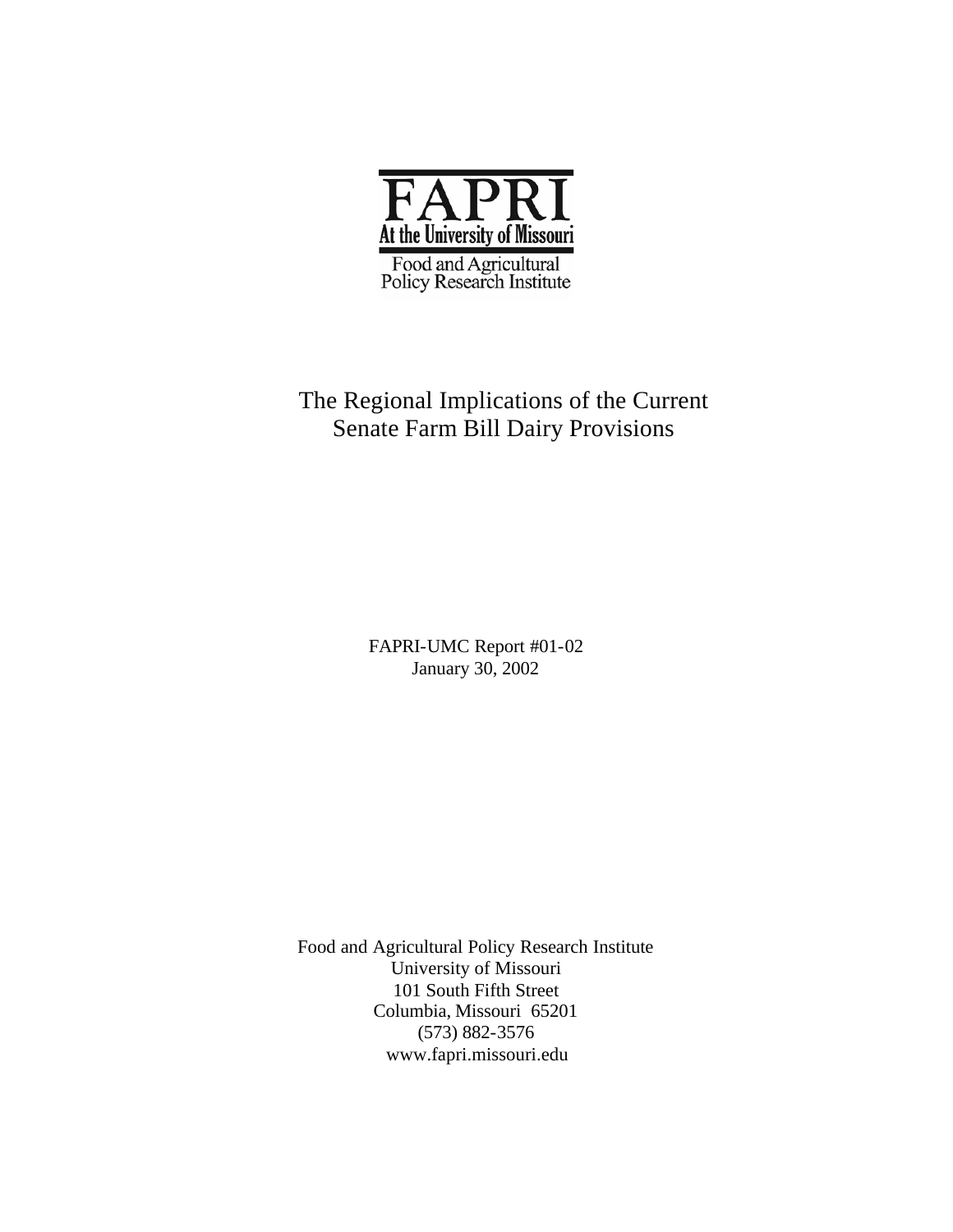## The Regional Implications of the Current Senate Farm Bill Dairy Provisions

The majority staff of the House agriculture committee asked FAPRI to examine the regional differences that exist in the current dairy provisions of the Senate's farm bill package. This report will highlight three areas that need to be addressed when comparing the different regions and expected outcomes under the new dairy provisions. The first issue relates to the total amount of money that is included for each of the two direct payment programs. The second is how each of the programs will work under different market price outcomes. The last will examine the use of the 5-year moving average U.S. all milk price as the determinant for direct payment calculation for states outside of the Northeast region.

Before detailed examination of expected program differences between the Northeast and the remainder of the country, it is important to first review the underlying policy. The Senate's proposed dairy provision examined here provides one direct payment scheme for the Northeast states and another for the rest of the country. States included in the Northeast region are: Connecticut, Delaware, Maine, Maryland, Massachusetts, New Hampshire, New Jersey, New York, Pennsylvania, Rhode Island, Vermont, and West Virginia. Direct payments in the Northeast are triggered off of the difference between \$16.94 per cwt and the Boston minimum class I price. Payments are to be made on a monthly basis but only on class I milk (the Northeast Federal Order has roughly 45% class I utilization). Essentially, the effective payment rate a producer would receive on all milk produced would equate to 0.45 times the difference between \$16.94 and the Boston minimum class I price.

The remainder of the country has a direct payment program triggered off the difference between the 5-year moving average U.S. all milk price and the U.S. all milk price for the quarter in question. This difference is multiplied by 0.4 to arrive at a payment rate to producers. Both programs cap eligible production to the first 8 million pounds of milk produced in a year over the 1999 to 2001 period. For FY02 to FY05, Northeast program outlays are capped at \$500 million while program outlays for the remainder of the country are capped at \$1,500 million.

While the Northeast program is eligible to spend 25% of the \$2,000 million total, these same Northeast states represented 17.8% of total milk production in 2000. The fact that these states could receive 25% of the total outlays for the direct payment program yet represent less than 20% of total milk produced in the U.S. highlights that the total direct payment dollars per unit of milk produced would be higher in the Northeast under this program. This assumes that the entire \$2,000 million in outlays is spent.

When analyzing how these direct payment programs would work under alternative market conditions, history provides some guide. Looking first at the Northeast states, Boston class I prices for the period January 2000 to December 2001 would have produced an average direct payment of \$0.57 per cwt., averaged across all milk produced (assuming 45% class I use). The highest payment of \$1.34 per cwt. would have occurred in February 2000.